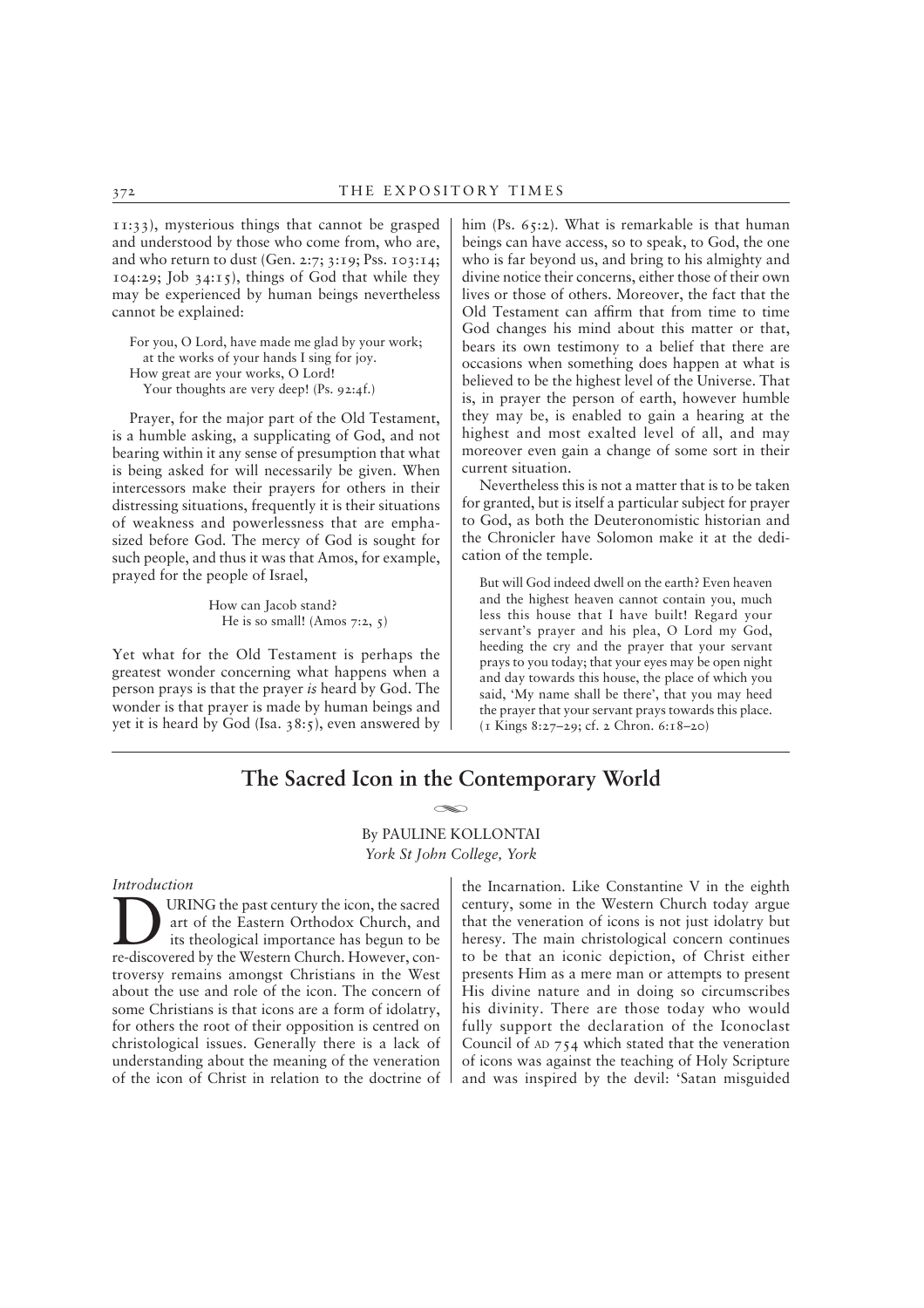men, so that they worshipped the creature instead of the Creator<sup>'1</sup>

There is, however, a positive view of the role and meaning of icons which has been present from the very early years of the Church, but which has remained predominantly within the teaching of the Eastern Orthodox Church. Overall, this view believes the icon can assist individuals to encounter the divine and become more God-like (theosis). This approach reflects the teaching of the seventh century Quinisext Council which identified what was acceptable in terms of the content of sacred images, formulated the dogmatic basis for its use, and identified a set of criteria by which to judge the 'liturgical quality of a sacred image. This Council's statement notes that the painting of Christ in human form is to be understood as 'the elevation of the humility of God the Word, and we are led to remembering His life in the flesh, His passion, His saving death and thus, deliverance which took place for the world'.<sup>2</sup> This was further confirmed by the Seventh Ecumenical Council in AD 780 which clarified the theological basis and meaning of the icon. The overall aim of the Council was to show that the icon gives further confirmation, 'that the becoming man of the Word of God was real and not just imaginary'.<sup>3</sup> The Council's deliberation spells out clearly that icons can help individuals in their spiritual growth. 'We kiss and offer the veneration of honour to the divine form of the cross and to the venerable icons, because we are moved by a desire and affection to reach the prototypes'.<sup>4</sup> The function of the icon is described as equal to that of the gospel, 'Thus, as when we receive the sound of the reading with our cars, we transmit it to our mind, so by looking with our eyes at the painted icons, we are enlightened in our mind'.

### *Rediscovering the Icon*

Today, authentic icons of Orthodoxy can be viewed in public art galleries, museums and special exhibitions. Copies of icons are available for purchase at

<sup>4</sup> D. J. Sahas, *Icon and the Logos: Sources in Eighth Century Iconoclasm* (Toronto: University of Toronto Press, 1988), p. 109.

affordable prices to the public. A variety of books have been written on the theological and artistic aspects of the icon. People from all walks of life, believers and unbelievers alike, are attracted to icons. Workshops on icons covering the spiritual preparation of the iconographer, the artistic techniques used, as well as studying the meaning of icons, are offered at some Retreat Centres. In Britain public observation of Orthodox iconographers at work is possible in Walsingham at the small Russian Orthodox Church.

The renewed interest in the icon both for its artistic qualities and spiritual meaning is commented on by Daniel Sahas who states that in, 'an age of rationalism and industrial domination there is an underlying question for a language which includes symbolism and spiritual categories'. The icon can provide this language 'because of its antinomical nature and its otherworldliness'.<sup>6</sup> Whether for religious or purely aesthetic reasons icons can lift the human spirit from the darkness of human despair, pain and suffering. Far from being a relic of the past the icon is a tool through which the modern world can rediscover the meaning of the God–human relationship in which God is at the centre of human existence and show the possibility of us becoming more God-like (*theosis*). The icon has an essential role to play in helping overcome the increasing 'discord and disintegration' present in the world which has been caused through a human obsession with technological and scientific progress as well as material fulfilment often achieved with disregard to human life.<sup>7</sup>

### *The Icon: a Testimony to Theosis*

From the early teachings and still today in the Eastern Orthodox Church, through its approach to catechesis, the role which the icon plays is identified as confirming the faith of the believer and providing insights into how we can be transformed into being God-like (theosis).<sup>8</sup> Ouspensky notes that the rediscovery of the icon is not important because the icon 'is now appreciated and understood to a greater or lesser extent, but in the witness it offers to con-

<sup>1</sup> Medieval Source Book@www.fordham.edu/ha/sall/ accessed Dec. 2000.

<sup>2</sup> Ibid.

<sup>3</sup> N. P. Tanner (ed.), *Decress of the Ecumenical Councils*, Vol. 1 (Georgetown: Sheed & Ward, 1990), p. 135.

<sup>5</sup> Ibid., p. 61.

<sup>6</sup> Ibid., p. 4.

<sup>7</sup> L. Ouspensky, *Theology of the Icon*, Vol. 2 (New York: St Vladimir's Press, 1992), p. 463.

<sup>8</sup> A. C. Vrame, *The Educating Icon* (Brookline: Holy Cross Orthodox Press, 1999).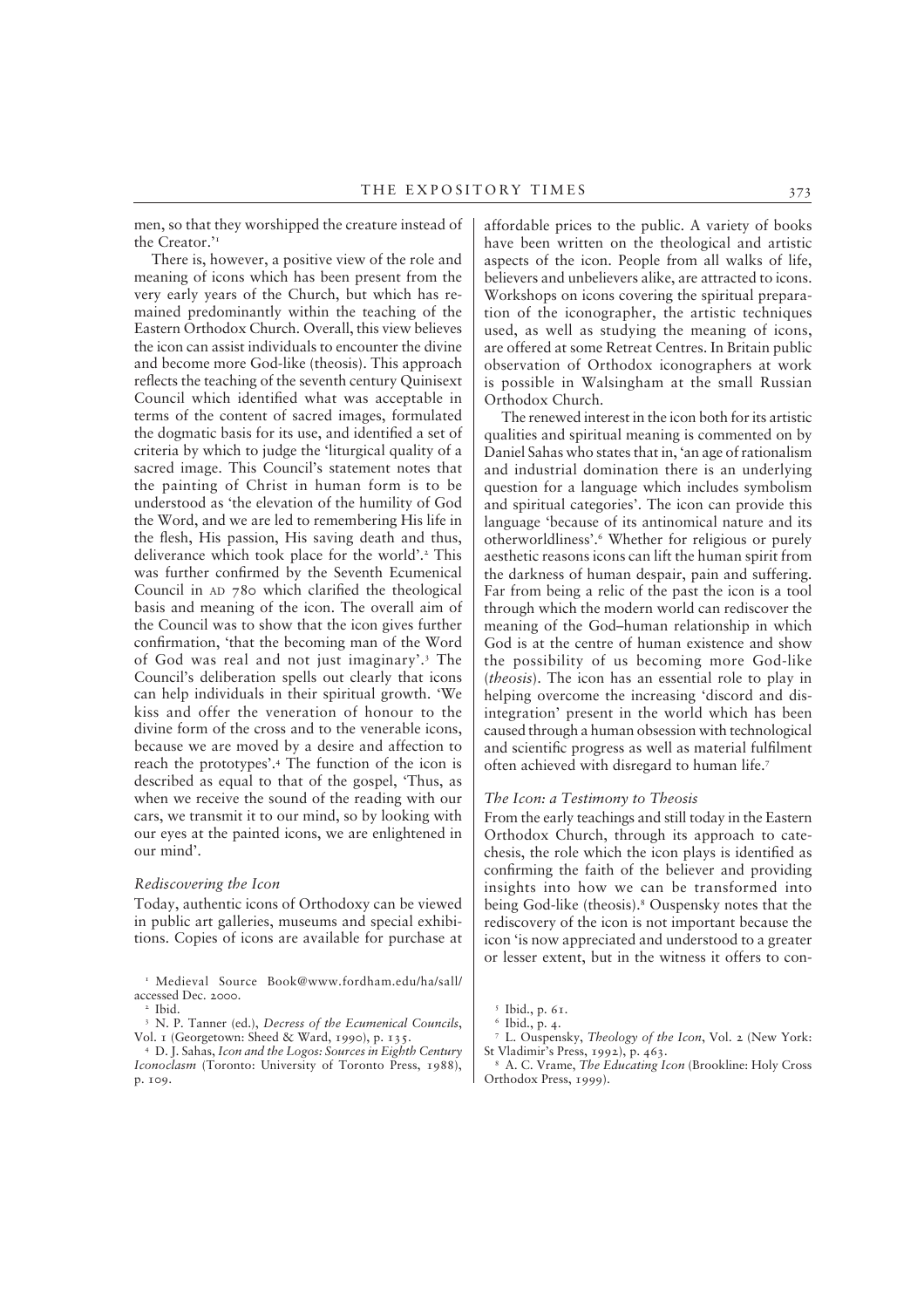temporary man'.<sup>9</sup> This witness is to another way of life, another vision of the world, that aims to create unity and harmony rather than discord and disintegration. The icon, has a role to play in helping to heal the world. The icon of Christ in particular portrays the perfect model of the divine–human union and is witness to another way of living. The purpose of the icon serves not only for our ascent to Heaven, but also for the descent of Heaven to earth. A con-temporary iconographer explains how the painting of Orthodox icons follows certain symbolism that carries a message of the Divine:

The eyes of an icon are made large and animated because they have seen great things. The ears are also made large to hear the commands of the Lord. The nose is made long and thin, therefore it doesn't smell the things of this world, only spiritual fragrances. The mouth is small, since there is less importance on physical food and more importance on spiritual food, the Word of God.<sup>10</sup>

A contemporary Greek scholar of iconography, Fotis Kontoglou, writes that icons aim to elevate the individual 'to the mystical world of faith'. <sup>11</sup> Victor Bychkov, a Byzantium scholar, states that the icon brings the believer mentally and spiritually into contact with the archetype.<sup>12</sup> Therefore, theosis, becoming God-like, acquiring holiness, is shown through the icon not to be an impossible task for human beings.

All icons whether of Christ, the Theotokos, Apostles or Saints assist in this understanding of the achievable goal of theosis. The icon is a symbolic interpretation of the spiritual qualities of the person portrayed and illuminates his/her holiness. Through prayer and meditation the believer can participate In this holiness. Orthodox theology teaches that a distinction exists between the Essence and Energies within the Uncreated God and it is the energies of God which can be mysteriously imparted to humankind. These divine energies transform and sanctify human beings by making them partakers of the divine nature. The icon is a means through which

the divine energies can be communicated to humankind.

## *The Icon: Confronting the Anthropocentrism of a Secularized World*

Orthodox scholars such as Alexander Schmemann and Leonoid Ouspensky speak of secular and materialistic ideologies having the capacity to diminish human beings into broken divided beings. This broken divided humanity is not only a distortion of what it means to be human according to God's eternal plan but it denies being made in the image of God.<sup>13</sup> The consequence that, 'Our daily life is dominated by what is false, fifth rate, and also by a fragmentation that leads to decomposition in all areas. The result is a loss of physical and spiritual harmony.'<sup>14</sup> The material progress of humankind which leaves God out of the equation has meant that, 'the spiritualization of man's animal life is replaced by a bestialization of his spirit'.<sup>15</sup> The argument which is being made is that an anthropocentrism which puts humankind and not God at the centre of all things diminishes the capacity of human beings to connect with God and help make more manifest the Divine Kingdom on earth. The icon assists in overcoming this God-less anthropocentrism by helping human beings to discern God within themselves. Vladimir Lossky writes, 'If man is in the image of the Logos, everything which touches the destiny of man – grace, sin, redemption by the Word made man – must also be related to the theology of the image.' 16

The essential point is that an encounter with the divine can develop awareness within the individual of another way of living which heals 'the divided human being', and reverses the bestialization of the human spirit. This encounter nurtures the human capacity to choose good as opposed to evil and seek to sustain life not to destroy it. Nicolas Zernov presents icons as a source of hope when he describes them as 'pledges of the coming victory of a redeemed creation over the fallen one', because the icon is a reflection of 'the celestial glory', and it is 'a concrete

<sup>9</sup> Op. cit., Ouspensky, p. 480.

<sup>10</sup> T. Tsagalakis, *Windows into Heaven*, www.thyra.com/ Tsagalakis/ accessed June 2001.

<sup>11</sup> F. Kontoglou, *Ekphrasis tes Orthodoxou eikongraphias* (Athens, 1979), p. 1.

<sup>12</sup> V. Bychkov, *The Aesthetic Face of Being* (New York: St Vladimir's Press, 1993), p. 80.

<sup>&</sup>lt;sup>13</sup> A. Schmemann, 'Can One be a Believer, Being Civilized', in *Messager de l'ACER*, no. 107 (1974), pp. 145–52.

<sup>&</sup>lt;sup>14</sup> Op. cit., Ouspensky, p. 478.

<sup>&</sup>lt;sup>15</sup> Ibid., p. 478.

<sup>16</sup> V. Lossky, 'La Theologie de l'Image', in *Messager de l'Exarchat du Patriarche Russe en Europe*, Occiendentale, nos 30–31 (1959), p. 123.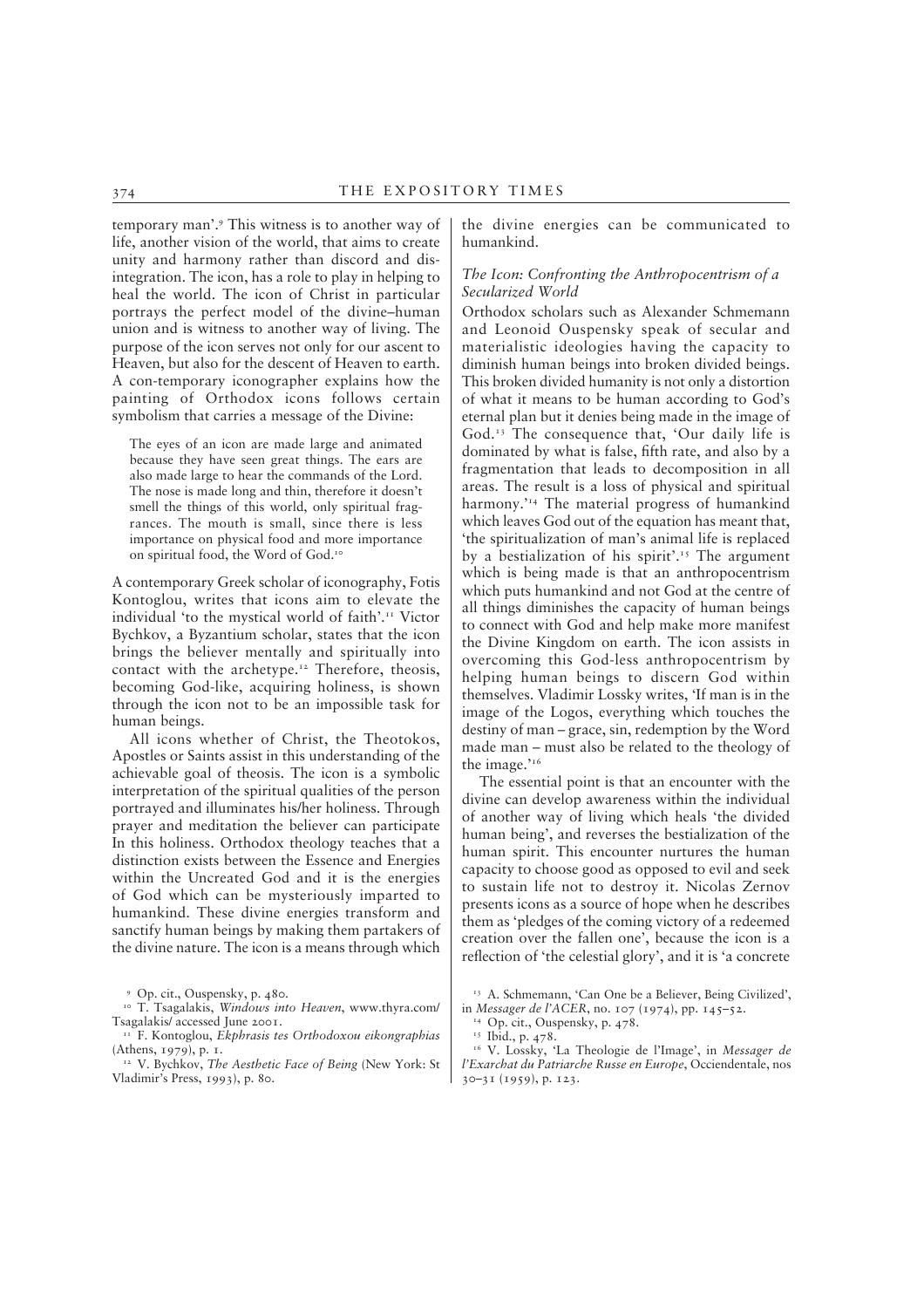example of matter restored to its original harmony and beauty, and serving as a vehicle of the Spirit'.<sup>17</sup> Pavel Florensky clarified the pivotal meaning of the icon not only in the Church but also in the home when he noted that an icon was not merely part of the furnishings and decoration, 'it was the vivifying soul of the house, its spiritual centre, a mentally conceivable axis around which the whole house turned'.<sup>18</sup>

#### *Conclusion*

The aim of this article has been to show the icon as having a role both within and outside the Church in helping contemporary humankind to understand that there is an alternative way of living in the world which strives to overcome the disunity and fragmentation that causes so much human tragedy and suffering. The icon communicates something of the Divine which on the one hand enlightens and comforts us but can also be a turbulent force in challenging our views about life and how we live it. Icons communicate a unity between the material and the spiritual which is essential for the broken, divided human being to be healed and thereby help to create

<sup>17</sup> N. Zernov, *The Russsians and their Church* (London: in the image and likeness of God. SPCK, 1963), pp. 107–108.

<sup>18</sup> P. Florensky, *Iconostasis* (New York: St Vladimir's Press, 1997), p. 68.

a world in which the quest for peace, justice and unity predominates over the values and activities which divide, dehumanize and destroy.

. . . icons change you from within because they are a prayer. They will at times create an atmosphere inside you to receive something new from God . . . I've thought a lot about this connection between our lives and the lives of the heavenly images icons place before us. What you gaze at you become. Not only what you hear and listen to, but what you see. We will spend hours in front of the television, kind of the new icon that we gaze at, and it glares back at us . . . We need to gaze at truly loving images . . . gaze at something that wants to bring us close to God.<sup>19</sup>

However, the question remains about the extent to which iconic knowing and living is possible in the world today. The answer to this is contained within the icon itself. The men and women portrayed demonstrate that throughout human history, in different geographical locations and cultural contexts, the possibility of iconic knowing and living is possible. Through the work of the Holy Spirit the icon can help people to gain a deeper understanding of what it means for our everyday life to be created

<sup>19</sup> W. H. McNichols, 'The Holy Icon', in *America Magazine*, October 1998.

# **On Paul**

TEN essays for various publications, together with a new one and an introduction, have been brought together by C. K. Barrett in *On Paul: Essays on his Life, Work and Influence in the Early Church* (London: Contimium/T&T Clark, 2003. £25.00. pp. xii + 208. ISBN 0–567–08902–9). Most pieces date from the 1990s*,* and the earliest is from 1970. Although they are on diverse themes, they form a coherent package rather well defined in the subtitle. In more than one essay we are brought back to Galatians 2, Acts 15 and the so-called Apostolic Council as a crucial place where the uneasily co-existing early theologies may be detected. Thus we see Paul as the radical (though not exactly the Paul of the 'New Perspective'), certain Jerusalem Christians as the conservative opponents, and the proponents of the 'Apostolic Decree' as the middle way, a way which turned out to prevail in the medium term at least. There is much on related issues (including the Epistle to the Hebrews) all treated with the scholarly determination to follow the evidence rather than propose daring hypotheses that we should expect.

This is clearly a book by a doyen of scholars for other scholars and for research students. Even very bright senior undergraduates will have difficulty in using this volume unless they are competent in German and Latin as well as in Greek, because key parts of an argument are at times stated in these languages, untranslated. This seems a pity, as they could learn much about how serious biblical study is done from this book.

JOHN ZIESLER, Malvern Wells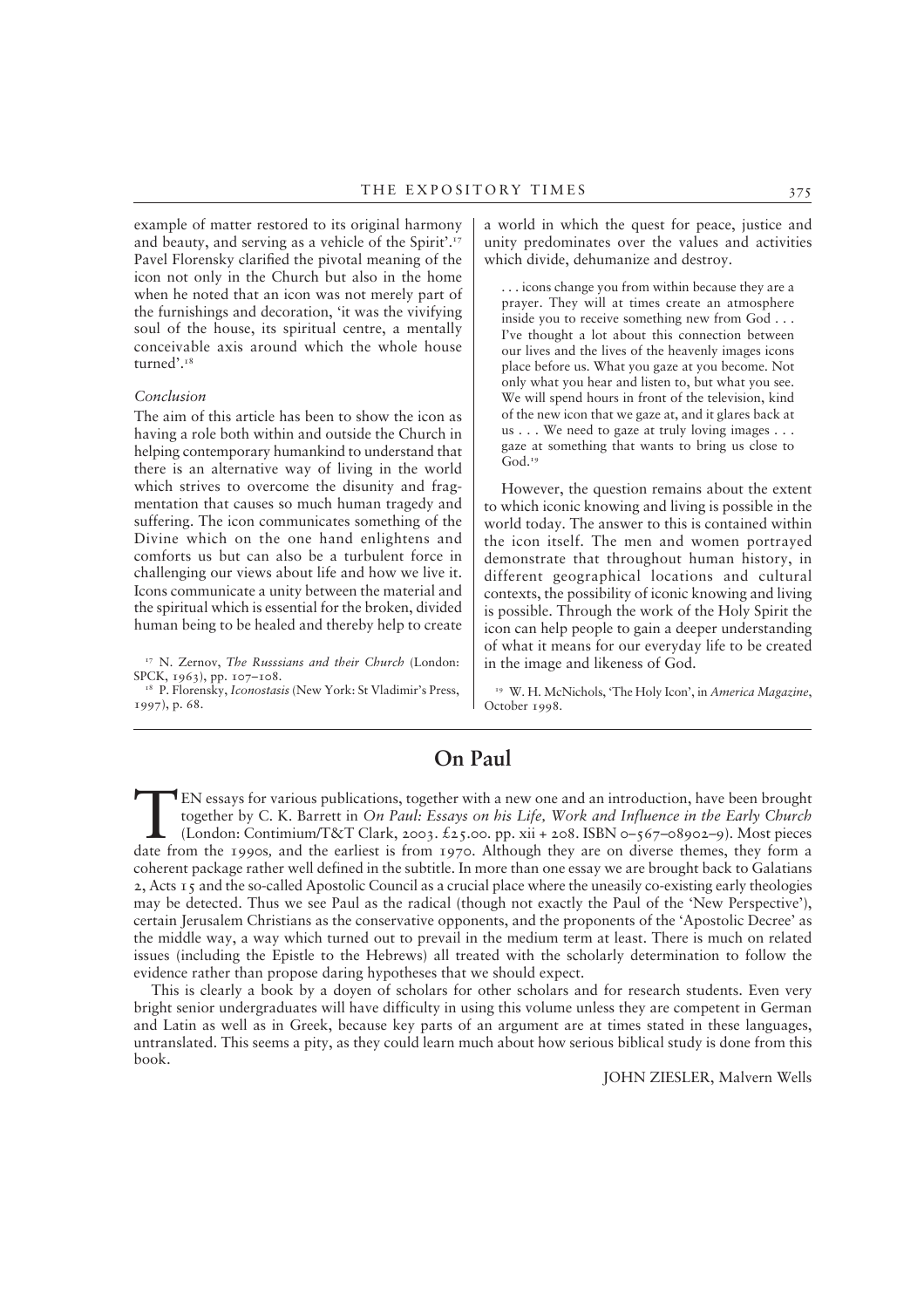Copyright © 2003 EBSCO Publishing